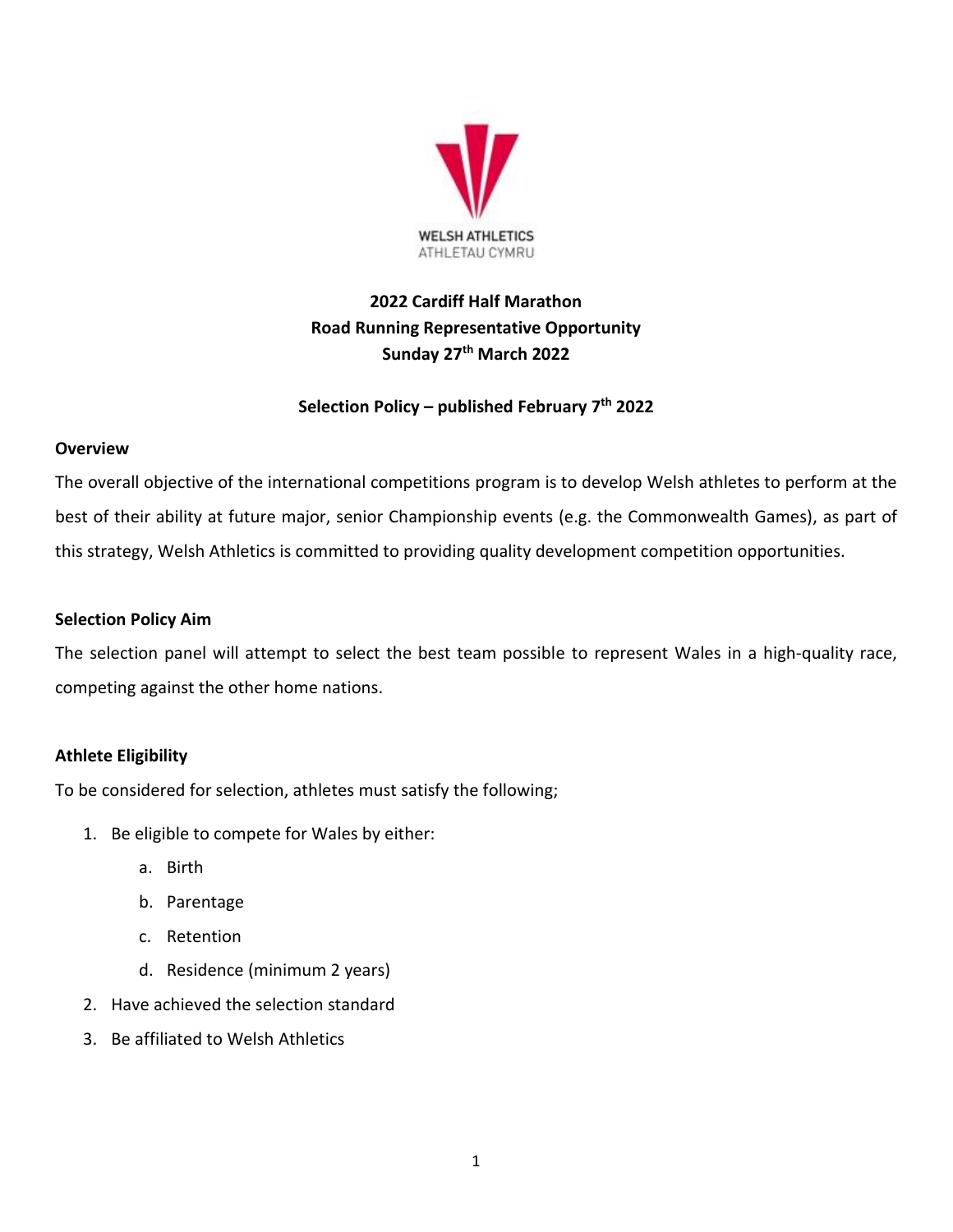#### **Competition Format**

In 2022, Wales will be sending a team of up to four senior athletes (4 Female / 4 Male) to compete against Scotland.

#### **Selection Criteria**

For consideration for selection, athletes must have achieved the following qualification standards

| Female  | Event                | <b>Male</b> |
|---------|----------------------|-------------|
| 16:50   | 5km                  | 14:40       |
| 34:45   | 10km                 | 30:45       |
| 1:17:00 | <b>Half Marathon</b> | 1:07:00     |
| 2:45:00 | <b>Marathon</b>      | 2:25:00     |

*\* Qualification performances must be achieved between 00:00 (GMT) 1st January 2021 and midnight (GMT) 27th February 2022 (GMT)* 

**\*** *Qualification performances must be achieved in competitions organised or authorised by World Athletics, its Area Associations or its National Member Federations (Road and Track performances apply)* 

## **Selection Process**

- 1. The selection meeting will take place on **Monday 28 th February 2022**. The Selection Panel ("the Panel") will comprise of 5 voting members (2 members of the Coaching and Performance team, 2 independent panel members (Road Running Committee) and 1 of the nominated team mangers for the event) and an independent observer (non-voting).
- 2. Up to 4 female and 4 male athletes may be selected for the competing team.
- 3. There is no obligation to fill all available positions.
- 4. One male non-traveling reserve and one female non-traveling reserve will also be selected.
- 5. There is no automatic selection for this event. In coming to its decision, the Panel will consider the following criteria (in no particular priority order):
	- a. Standards outlined in this policy are the minimum standards to be considered for selection and should not be considered as a guarantee of selection.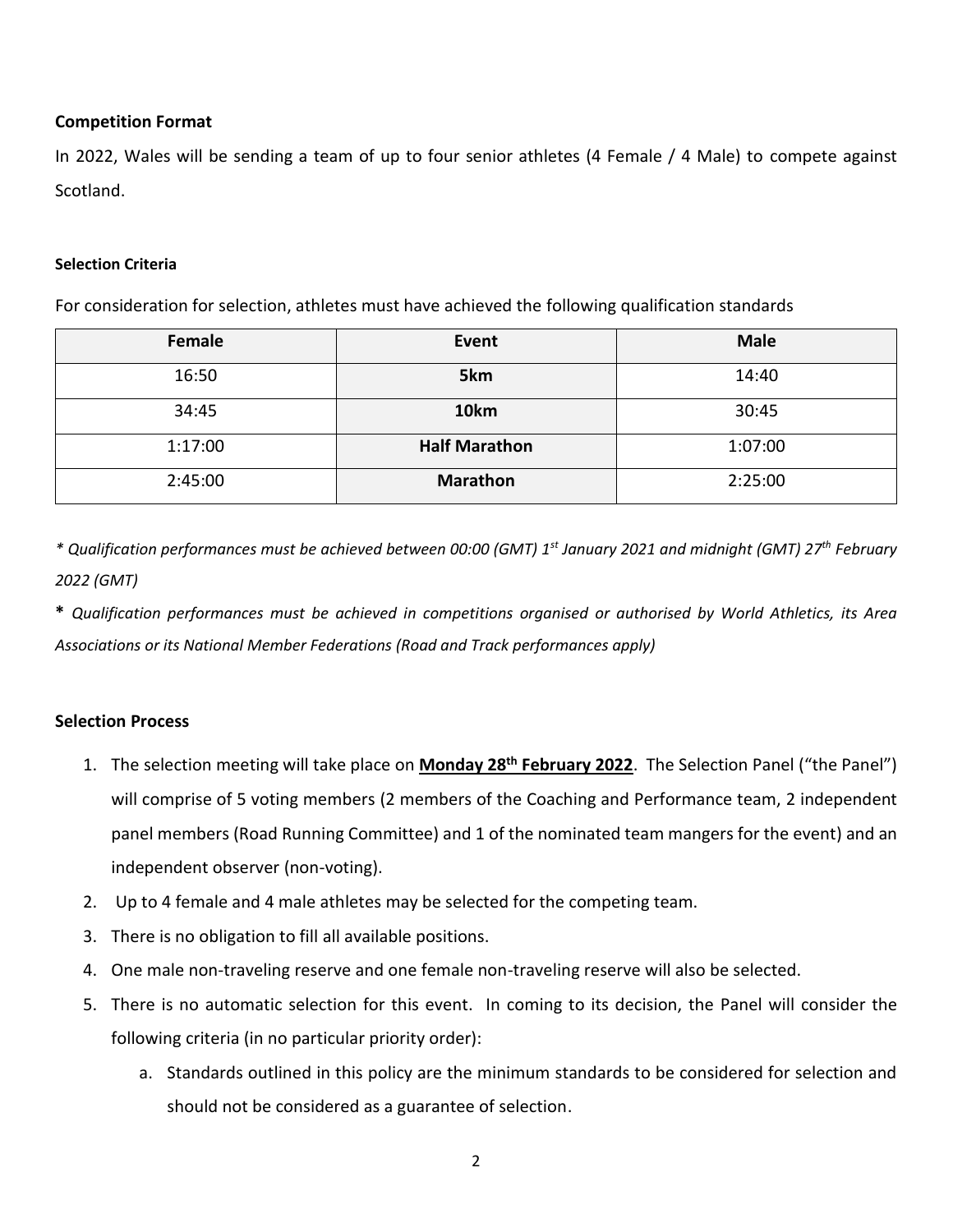- b. Current form, fitness and competition history (within the stated selection date 00:00 (GMT) 1st January 2021 and midnight (GMT) 27th February 2022 (GMT).
- c. Current form will be prioritised when selecting between athletes with similar qualifying performance.
- d. Future potential at senior level (and associated progression / development)
- e. Head-to-head competitive records
- f. Previous / other Championship performances
- g. Injury status
- h. Athletes who are supportive of Welsh Athletics
- i. Any other factors that, in the panel's opinion, give Wales the best chance of success in the match
- j. In exceptional circumstances only, Welsh Athletics reserves the right to select athletes without a current standard.
- k. Welsh Athletics reserves the right to amend this policy or cancel / postpone the team selections if Government guidance is changed with regard to Covid 19.

Selected athletes will be informed by e-mail by Wednesday 1<sup>st</sup> March 2022. The team will be announced on Friday 3<sup>rd</sup> March 2022.

Welsh Athletics is committed to offering equal opportunities to all of the athletes in Wales. Any Welsh athlete is eligible to be selected and will be considered as part of the selection process, providing they have achieved all that is laid out within this selection policy. Welsh Athletics will not discriminate in the selection of any athlete on the basis of any protected characteristic

## **Appeals Process**

There shall be no right of appeal to the selection of the Welsh team made by the Panel.

#### **Additional Notes**

Any selected athlete with doubt over their fitness in the lead up to the race may be required to evidence a fitness test.